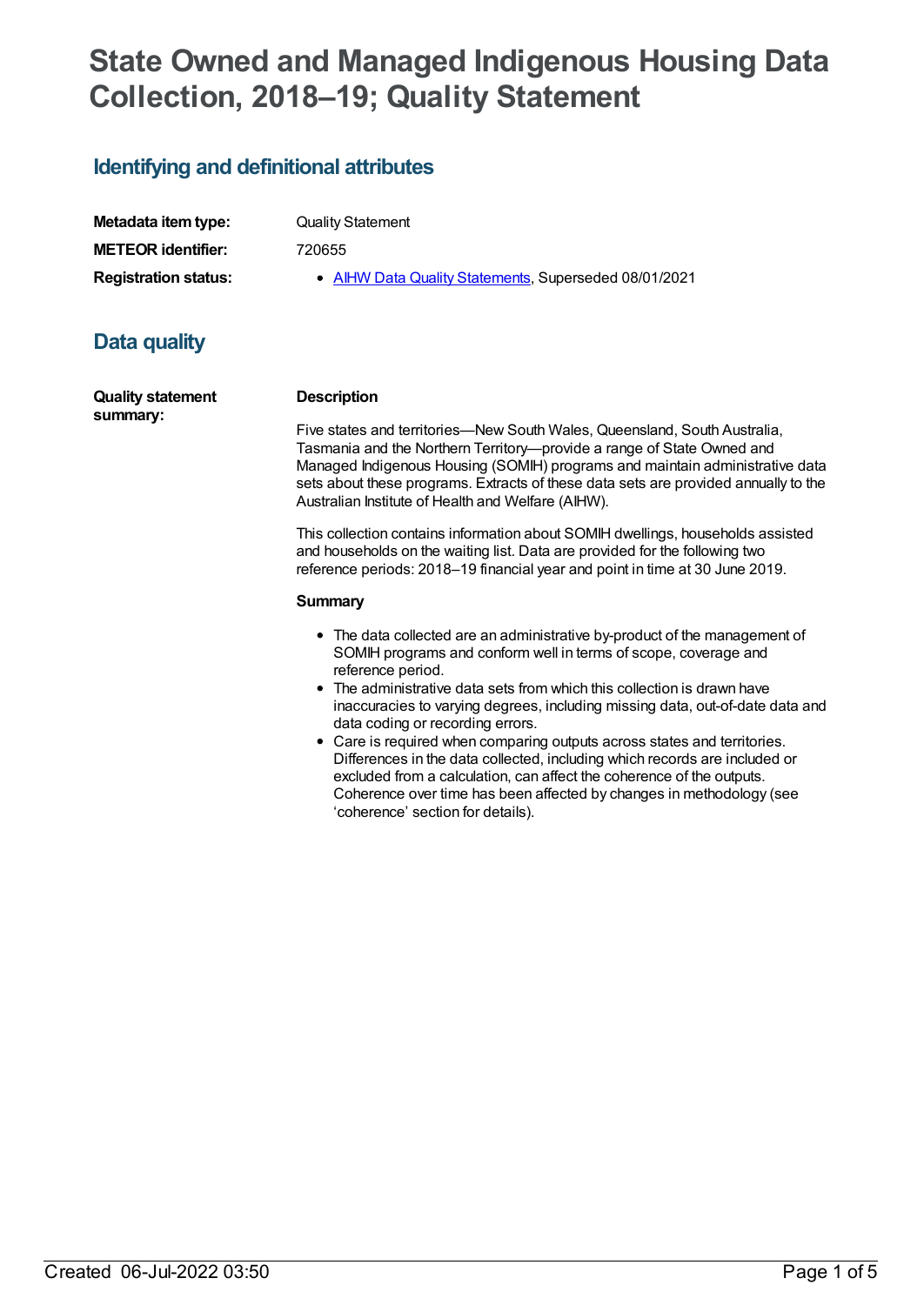| Institutional environment: | The Australian Institute of Health and Welfare (AIHW) is an independent corporate<br>Commonwealth entity under the Australian Institute of Health and Welfare Act<br>1987 (AIHW Act), governed by a management Board, and accountable to the<br>Australian Parliament through the Health portfolio.                                                                                                                                                         |
|----------------------------|-------------------------------------------------------------------------------------------------------------------------------------------------------------------------------------------------------------------------------------------------------------------------------------------------------------------------------------------------------------------------------------------------------------------------------------------------------------|
|                            | The AIHW is a nationally recognised management agency. Its purpose is to create<br>authoritative and accessible information and statistics that inform decisions and<br>improve the health and welfare of all Australians.                                                                                                                                                                                                                                  |
|                            | The AIHW enables other organisations to improve their policies and services and<br>achieve their goals by making better use of evidence—a fundamental requirement<br>for good decision making. It collects and reports on a wide range of topics and<br>issues, including health and welfare expenditure, hospitals, disease and injury,<br>mental health, ageing, homelessness, disability and child protection.                                           |
|                            | The AIHW also plays a role in developing and maintaining national metadata<br>standards. This work contributes to improving the quality and consistency of<br>national health and welfare statistics. The AIHW works closely with governments<br>and non-government organisations to achieve greater adherence to these<br>standards in administrative data collections to promote national consistency and<br>comparability of data and reporting.         |
|                            | One of the main functions of the AIHW is to work with the states and territories to<br>improve the quality of administrative data and, where possible, to compile national<br>data sets based on data from each jurisdiction, to analyse these data sets and<br>disseminate information and statistics.                                                                                                                                                     |
|                            | Compliance with confidentiality requirements in the AIHW Act, Privacy Principles in<br>the <i>Privacy Act 1988</i> (Cth), and its data governance arrangements ensures that the<br>AIHW is well positioned to release information for public benefit while protecting the<br>identity of individuals and organisations. It also ensures that data providers can be<br>confident that the AIHW will adhere to data supply terms and conditions.              |
|                            | For further information see the AIHW website www.aihw.gov.au.                                                                                                                                                                                                                                                                                                                                                                                               |
|                            | The AIHW receives, compiles, edits and verifies the data in collaboration with<br>states and territories. The finalised data sets are signed off by the states and<br>territories and used by the AIHW for reporting, analysis and approved ad hoc data<br>requests. Requests for jurisdiction-level data releases must be signed off by the<br>relevant state or territory.                                                                                |
| <b>Timeliness:</b>         | The reference period for the SOMIH collection is based on the financial year<br>(ending 30 June). The specific reference period for these data is 2018-19.                                                                                                                                                                                                                                                                                                  |
| <b>Accessibility:</b>      | Data are reported in the AIHW's annual <i>Housing assistance in Australia</i> reports<br>and the Productivity Commission's annual Report on government services.                                                                                                                                                                                                                                                                                            |
|                            | Users can request additional disaggregation of data which are not available online<br>or in reports (subject to the AIHW's confidentiality policy and state and territory<br>approval) via the AIHW's online data request system at<br>https://www.aihw.gov.au/our-services/data-on-request. Depending on the nature of<br>the request, requests for access to unpublished data may also incur costs or<br>require approval from the AIHW Ethics Committee. |
| Interpretability:          | General enquiries about AIHW publications can be directed to info@aihw.gov.au.<br>Metadata and definitions relating to this data source can be found in the Public<br><b>Housing and State Owned and Managed Indigenous Housing (PH &amp; SOMIH)</b><br>data set specification 2018-                                                                                                                                                                        |
|                            | Supplementary information can be found in the housing collection data manuals<br>which are available upon request.                                                                                                                                                                                                                                                                                                                                          |
| <b>Relevance:</b>          | The data collected are an administrative by-product of the management of SOMIH<br>programs and conform well in terms of scope, coverage and reference period.<br>SOMIH programs are delivered in only 5 states and territories-New South Wales,<br>Queensland, South Australia, Tasmania and the Northern Territory.                                                                                                                                        |
|                            | Classifications used for income, disability status, greatest need and vacancy<br>reason are not consistent across the states and territories, however, the states and<br>territories map these data to an AIHW standard.                                                                                                                                                                                                                                    |
| Created 06-Jul-2022 03:50  | There are known accuracy issues with the data collected:<br>Page 2 of 5                                                                                                                                                                                                                                                                                                                                                                                     |
|                            |                                                                                                                                                                                                                                                                                                                                                                                                                                                             |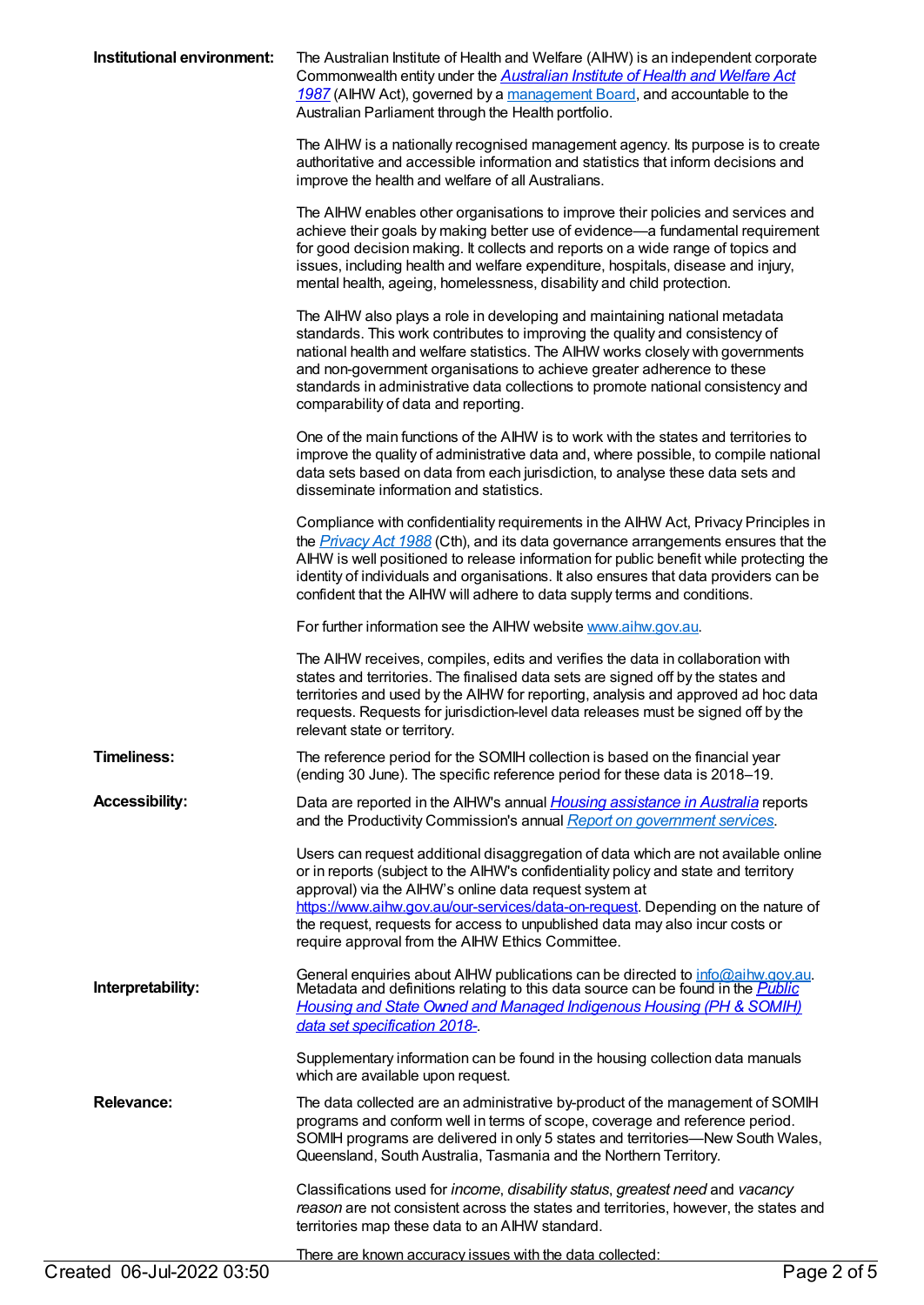The administrative data sets from which this collection is drawn have inaccuracies to varying degrees including missing data, out-of-date data and data coding or recording errors.

There are known accuracy is used with the data collected:  $\mathcal{L}_\text{max}$ 

- Not all states and territories capture all data items. For those outputs that are calculated using *gross income*, New South Wales and South Australia use *assessable income* instead. (Assessable income is the income amount used to establish eligibility for housing assistance and each jurisdiction uses its own definition of assessable income.) In addition, *disability status* is derived as a proxy using a combination of the receipt of a disability pension along with other information in New South Wales, Queensland, South Australia and Tasmania.
- Information about disability is not reported under eligibility requirements in some jurisdictions.
- Indigenous status is self-identified and not reported under eligibility requirements in some jurisdictions.
- Most states and territories do not update income information for non-rebated households, that is, households who pay the market rent value of the dwellings. Therefore, some household income information may be coded as missing or not reflect current income levels. Outputs produced that require income information do not include households with missing income and therefore may not be complete.
- All jurisdictions have a form of integrated waitlist across social housing programs. Waitlist data are reported separately for each social housing program applied for. Counting rules for the number of applicants for any given program may vary across jurisdictions.

*State- and territory-specific issues:*

#### **New South Wales**

- Since a system change in 2010, New South Wales continues to report problems encountered when linking files containing date variables within their system. This may occur when linking 'dwelling history', 'household' and 'waitlist' files. Where date variables contradict between files, they are recoded as missing.
- Income details are only reported for rebated households, that is, 71% of all households.

#### **Queensland**

- Income details are only reported for rebated households, that is, 82% of all households.
- SOMIH households are assumed to be Indigenous households.
- Market rent is only current for occupied dwellings.
- There is one waiting list for social housing in Queensland. Applicants for the SOMIH program may also be reported in the public housing or community housing data.
- When Commonwealth Rent Assistance (CRA) is paid to residents for dependants, it becomes assessable income and is taken into account when calculating the amount of rent payable.
- Incorrect recording of vacancy reasons impacts the accuracy of turnaround time calculations.

#### **South Australia**

• Housing SA did not supply the 'dwelling history' file for 2018–19, which includes the variables necessary for the calculation of turnaround time.

#### **Tasmania**

- Relationship status for household members is not consistently recorded resulting in a number of unknown values for overcrowding and underutilisation measures.
- Greatest need information is not collected for SOMIH applicants.

#### **Northern Territory**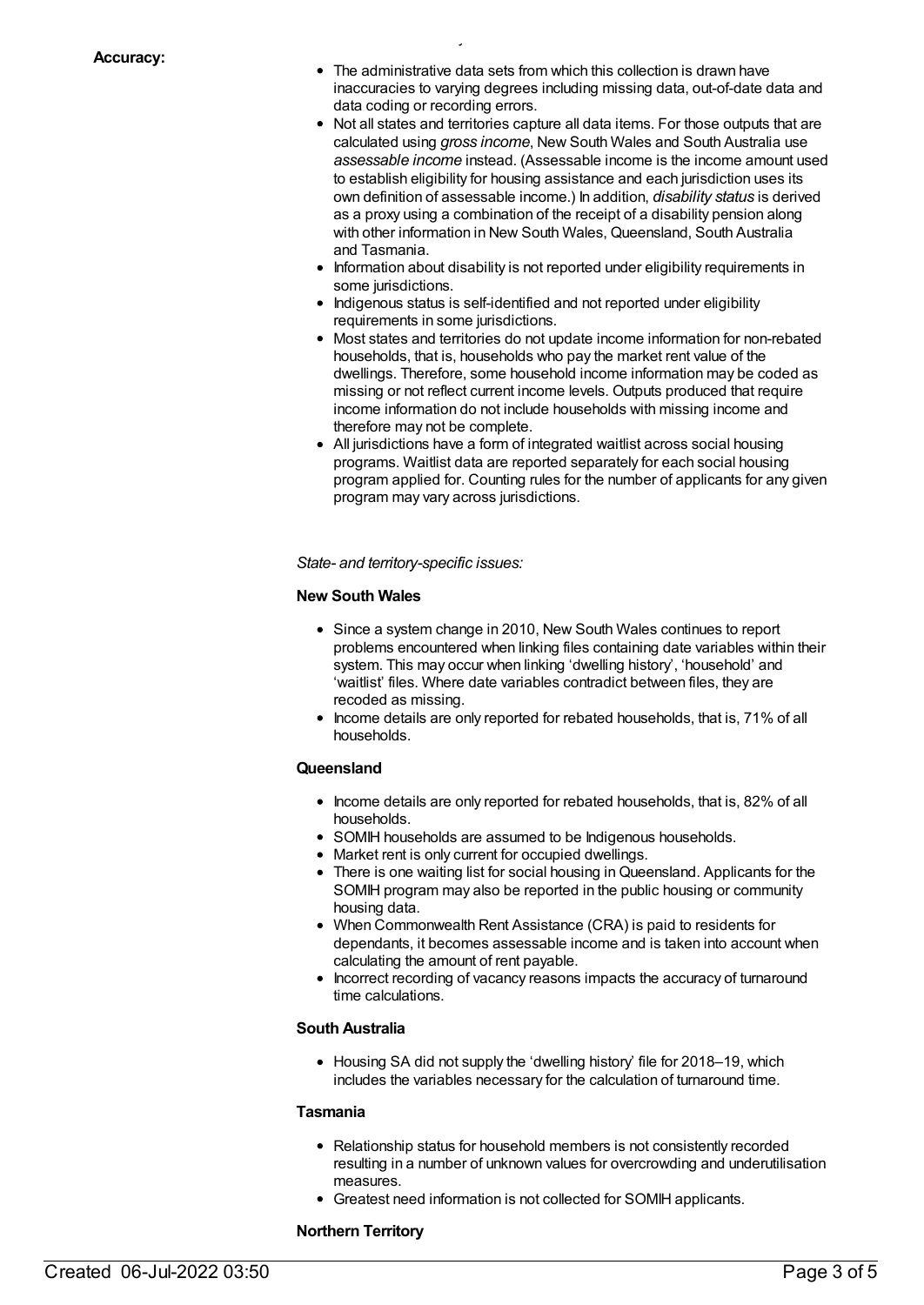|  | • Greatest need information is not collected for SOMIH applicants. |  |  |  |  |
|--|--------------------------------------------------------------------|--|--|--|--|
|--|--------------------------------------------------------------------|--|--|--|--|

• Income is not an eligibility factor for SOMIH and therefore a large proportion of households elect not to provide income information. There are significant gaps in the collection of individual client income information.

**Coherence:** States and territories may publish their own analysis of SOMIH data which may vary in scope from this collection.

> Data for individual states and territories may not be comparable to previous years due to changes in systems and processes which have led to differences in the accuracy and completeness of the data over time. Differences between states and territories concerning incomplete or missing information, out-of-date information and coding errors can affect the coherence of the outputs.

Coherence over time has also been affected by changes in methodology:

- For 2018–19, remoteness area (RA) is determined using a concordance between 2018 postcodes and the Australian Bureau of Statistics (ABS) 2016 RA classification. For 2018–19, a concordance between 2017 postcodes and the 2016 RA classification was used. Previous years used a concordance between 2012 postcodes and the 2011 RA classification. Care is therefore required when comparing remoteness data across time.
- Measurements using low income cannot be directly compared with low income measures produced prior to 2009–10 due to a change in methodology. From 2009–10 onwards, low income cut-offs were obtained from the biennial ABS Survey of Income and Housing (SIH). Low income cutoffs for 2018–19 are based on 2017–18 SIH results. Care is required when comparing low income measures over time.
- Measurements of overcrowding cannot be directly compared with figures produced prior to 2009–10 due to a change in methodology. Prior to 2009– 10, overcrowding was measured using a proxy standard of '2 or more bedrooms are required'. From 2009–10 onwards, overcrowding was measured using the Canadian National Occupancy Standard (CNOS) of '1 or more bedrooms are required'.
- Measurements of underutilisation cannot be directly compared with figures produced prior to 2011–12 due to changes in methodology. Prior to 2009– 10, underutilisation was measured using a proxy standard of '2 or more spare bedrooms'. From 2009–10 to 2010–11, underutilisation was measured using the CNOS of '1 or more spare bedrooms'. From 2011–12 onwards, underutilisation was measured using the revised CNOS of '2 or more spare bedrooms'.

State and TerritoryGovernment housing authorities' bedroom entitlement policies may differ from the CNOS which is used in dwelling utilisation calculations.

In 2017–18, letters of first name and surname and a date of birth accuracy indicator were added to the collection in order to produce a statistical linkage key (SLK).

The locality of the dwelling was included in the collection for the first time in 2017– 18.

*State- and territory-specific issues:* **New South Wales**

- A new maintenance system was introduced during 2016–17. The transition and implementation timing meant there were significant data gaps in the 'dwelling history' file. Therefore, New South Wales did not supply the 2016– 17 'dwelling history' file which includes the variables necessary for the calculation of turnaround time.
- The 2016–17 waitlist data excluded suspended applicants, therefore data may not be comparable to previous years.
- In 2017–18, dwellings identified for disposal and dwellings leased to a community organisation were reported for the first time. Person information is not available for these dwellings.

#### **South Australia**

• Since 2012-13, Housing SA has been unable to provide the 'dwelling history' file which includes the variables necessary for the calculation of turnaround time.